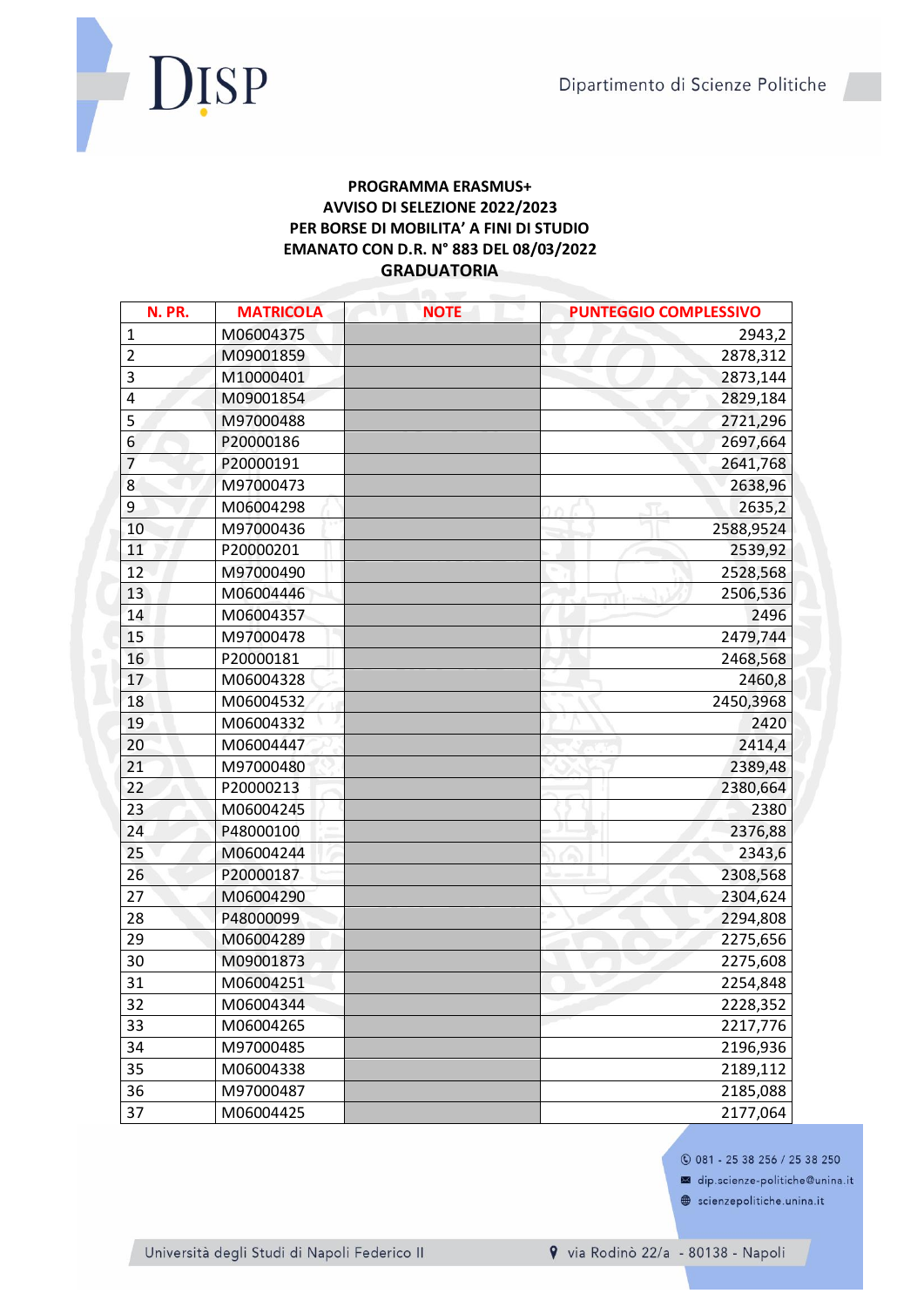Dipartimento di Scienze Politiche



| 38 | M06004081 | 2166,2112 |
|----|-----------|-----------|
| 39 | P20000196 | 2140,4    |
| 40 | M06004242 | 2129,776  |
| 41 | M06004225 | 2121,2    |
| 42 | M06004366 | 2116,312  |
| 43 | M97000481 | 2096,936  |
| 44 | M96001517 | 2082      |
| 45 | M06004640 | 2057,442  |
| 46 | M06004213 | 2050,312  |
| 47 | M06004333 | 2025,864  |
| 48 | M09001846 | 2016,624  |
| 49 | M06004507 | 2001,44   |
| 50 | M96001458 | 1991,92   |
| 51 | M06004416 | 1975,464  |
| 52 | M06004397 | 1970,712  |
| 53 | N67003021 | 1959,92   |
| 54 | M97000494 | 1938,856  |
| 55 | M06004576 | 1938,72   |
| 56 | M06004230 | 1937,064  |
| 57 | M06004226 | 1936,32   |
| 58 | M06004465 | 1931,472  |
| 59 | N67002864 | 1912,24   |
| 60 | M06004260 | 1906,24   |
| 61 | N67003066 | 1897,544  |
| 62 | M06004322 | 1895,544  |
| 63 | M97000429 | 1877,4424 |
| 64 | M06004585 | 1871,28   |
| 65 | M96001453 | 1870,664  |
| 66 | P28000046 | 1870,264  |
| 67 | M06004776 | 1868,88   |
| 68 | M97000424 | 1834,3576 |
| 69 | P20000159 | 1815,4468 |
| 70 | P20000153 | 1805,928  |
| 71 | M06004239 | 1799,288  |
| 72 | P20000215 | 1795,32   |
| 73 | M06004390 | 1784,24   |
| 74 | P20000167 | 1737,604  |
| 75 | M06004339 | 1710,936  |
| 76 | P20000200 | 1710,08   |
| 77 | M06004473 | 1701,152  |
| 78 | M06004352 | 1699,2    |
| 79 | M06004748 | 1697,28   |
| 80 | M96001584 | 1694,22   |

**0 081 - 25 38 256 / 25 38 250** 

dip.scienze-politiche@unina.it

Scienzepolitiche.unina.it

Università degli Studi di Napoli Federico II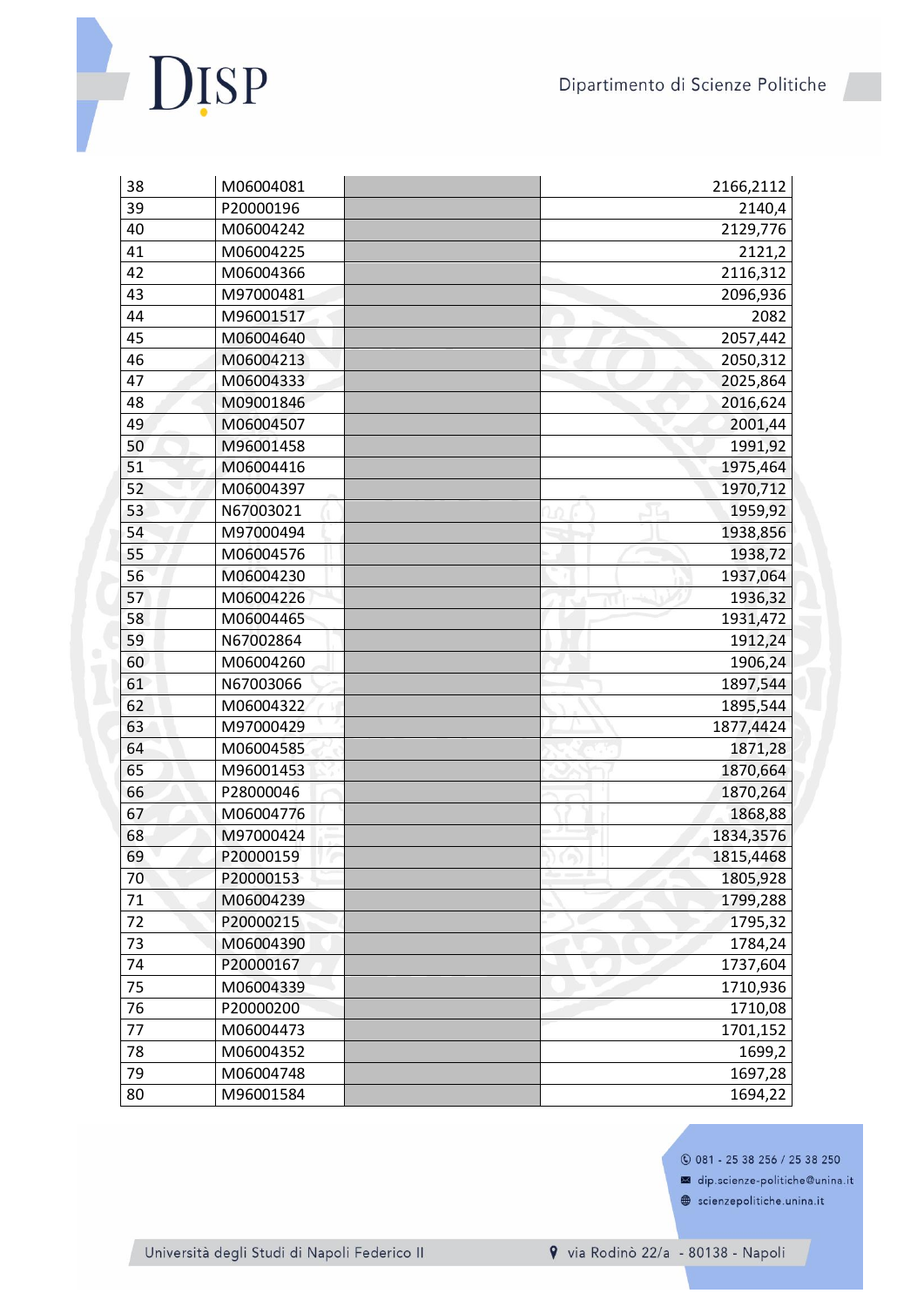Dipartimento di Scienze Politiche



| 81  | M06004493 |                        | 1691,992  |
|-----|-----------|------------------------|-----------|
| 82  | M06004419 |                        | 1686,896  |
| 83  | M06004628 |                        | 1676,16   |
| 84  | M06004868 |                        | 1668,88   |
| 85  | M97000457 |                        | 1627,6056 |
| 86  | M06003934 |                        | 1627,3044 |
| 87  | M06004371 |                        | 1586,56   |
| 88  | M06004714 |                        | 1581,28   |
| 89  | P20000192 |                        | 1580,192  |
| 90  | N67003057 |                        | 1546,664  |
| 91  | M06004851 |                        | 1537,44   |
| 92  | M06004537 |                        | 1526,264  |
| 93  | M06004619 |                        | 1522,72   |
| 94  | M06004291 |                        | 1522,344  |
| 95  | M97000468 |                        | 1506,268  |
| 96  | M06004445 |                        | 1480,288  |
| 97  | M06004273 |                        | 1469,44   |
| 98  | M06004256 |                        | 1455,784  |
| 99  | M06004558 |                        | 1421,92   |
| 100 | M06004009 |                        | 1413,7132 |
| 101 | M06003933 |                        | 1410,864  |
| 102 | M96001537 |                        | 1386,18   |
| 103 | M09001783 |                        | 1374,7696 |
| 104 | M06004331 | precede per minore età | 1371,712  |
| 105 | M06004340 |                        | 1371,712  |
| 106 | M06004376 |                        | 1367,856  |
| 107 | M06004691 |                        | 1366,56   |
| 108 | M06004408 |                        | 1329,408  |
| 109 | M06004216 |                        | 1306,664  |
| 110 | M06004716 | precede per minore età | 1260      |
| 111 | M06004608 |                        | 1260      |
| 112 | M06004670 |                        | 1253,28   |
| 113 | P20000210 |                        | 1234,32   |
| 114 | M06004723 |                        | 1234,002  |
| 115 | M06004128 |                        | 1214,786  |
| 116 | N67002451 |                        | 1198,8992 |
| 117 | M06004350 |                        | 1193,488  |
| 118 | N67002582 |                        | 1191,4    |
| 119 | N67002477 |                        | 1185,24   |
| 120 | M06004418 |                        | 1158      |
| 121 | N67002590 |                        | 1146,752  |
| 122 | M06003487 |                        | 1124,42   |
| 123 | N67002417 |                        | 1121,632  |

**0 081 - 25 38 256 / 25 38 250** 

dip.scienze-politiche@unina.it

Scienzepolitiche.unina.it

Università degli Studi di Napoli Federico II